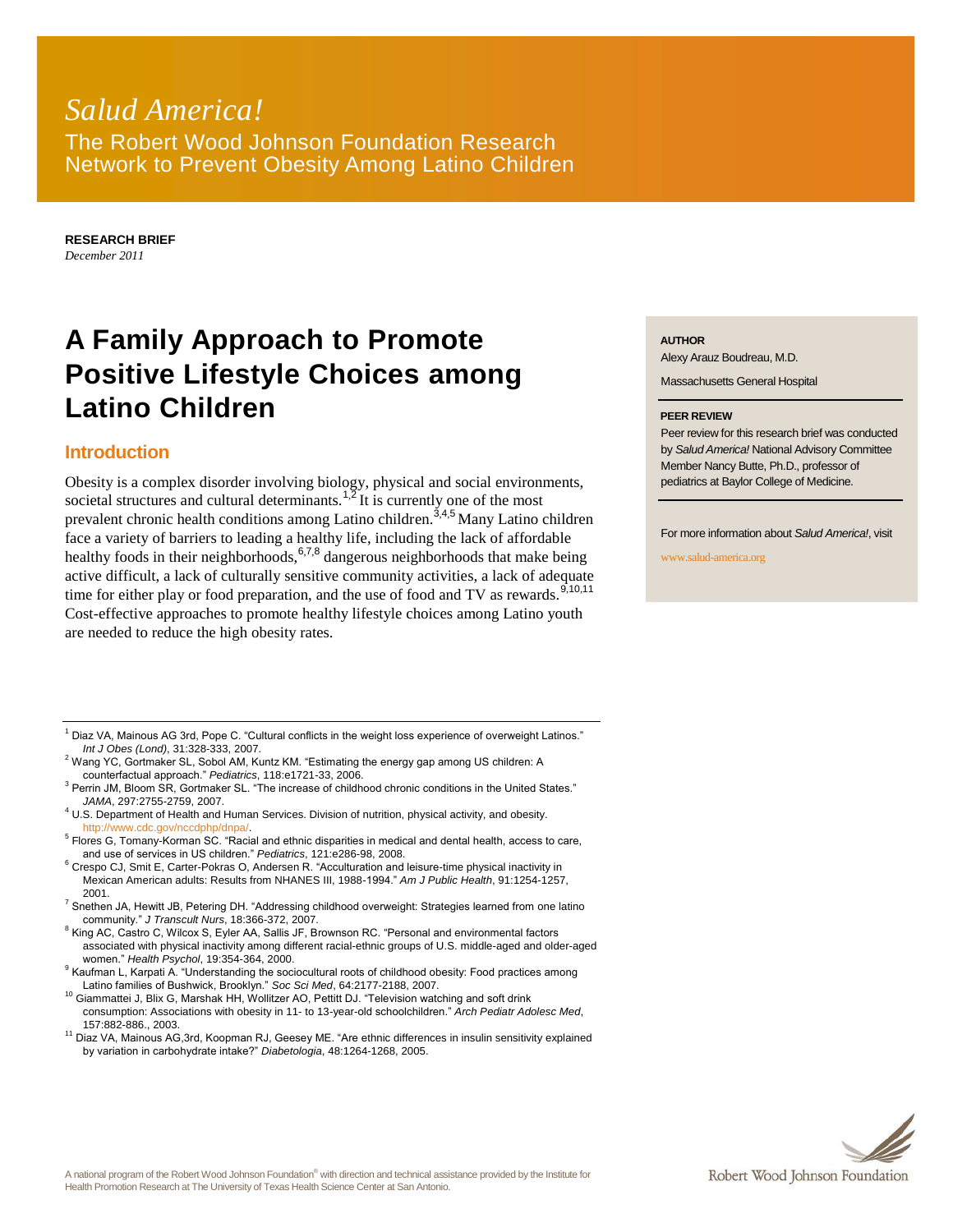Family-centered approaches have been successful in supporting healthy eating and physical activity in the family.<sup>12,13,14</sup> This may be particularly helpful in Latino communities, as the Latino culture highly values the extended family that is the core to many behaviors and decisions. These programs encourage the entire family to change their relationship with food and physical activity through parent training, dietary counseling, physical activity and behavioral counseling.<sup>15,16</sup>

#### **PRELIMINARY RESEARCH RESULTS**

Our *Salud America!* pilot research project, "A Family Approach to Addressing Lifestyle Decisions Regarding Obesity and Diabetes," is testing the feasibility and effectiveness of a family-centered approach consisting of interactive group classes followed by six months of health coaching. The group classes for Latino families with obese children, known as *Power-Up*, are delivered by an interdisciplinary team that includes a physician, nutritionist, physical therapist and health educator. *Power-Up* consists of five sessions over five weeks to harness "strength of family" to encourage sustainable change and accountability, covering topics in nutrition, exercise, emotion and lifestyle.

Health coaching is delivered by a Latina medical assistant who knows the community, using a coaching style modeled on a successful adult diabetes program, but tailored to include the child and family and focused on age-appropriate opportunities and solutions. Coaching helps children and their families find ageappropriate places for physical activity and access resources that enable healthy food choices. By providing concrete assistance, the hope is that families will be better able to use established community resources.

Our study design entails an intervention group and a waitlist control group. Outcome measures include body mass index (BMI), waist circumference, skinfold, physical activity, dietary assessment, quality of life and metabolic markers. Our project has enrolled 34 obese Latino children ages 9-12 (23 intervention and 11 control) so far. Most parents have limited English proficiency. The average BMIs are 28.1 among girls and 32.5 among boys, both above the  $97<sup>th</sup>$  percentile. Our preliminary results include:

<sup>&</sup>lt;sup>12</sup> Janicke DM, Sallinen BJ, Perri MG, et al. "Comparison of parent-only vs family-based interventions for overweight children in underserved rural settings: Outcomes from project STORY." *Arch Pediatr Adolesc Med*, 162:1119-1125, 2008.

<sup>13</sup> Garipagaoglu M, Sahip Y, Darendeliler F, Akdikmen O, Kopuz S, Sut N. "Family-based group treatment versus individual treatment in the management of childhood obesity: Randomized, prospective clinical trial." *Eur J Pediatr*, 2008.

<sup>&</sup>lt;sup>14</sup> Wen LM, Baur LA, Rissel C, Wardle K, Alperstein G, Simpson JM. "Early intervention of multiple home visits to prevent childhood obesity in a disadvantaged population: A home-based randomised controlled trial (healthy beginnings trial)." *BMC Public Health*, 7:76, 2007.

<sup>15</sup> Golley RK, Magarey AM, Baur LA, Steinbeck KS, Daniels LA. "Twelve-month effectiveness of a parent-led, family-focused weight-management program for prepubertal children: A randomized, controlled trial." *Pediatrics*, 119:517-525, 2007.

<sup>&</sup>lt;sup>16</sup> Campbell K, Hesketh K, Crawford D, Salmon J, Ball K, McCallum Z. "The infant feeding activity and nutrition trial (INFANT) an early intervention to prevent childhood obesity: Cluster-randomised controlled trial*." BMC Public Health*, 8:103, 2008.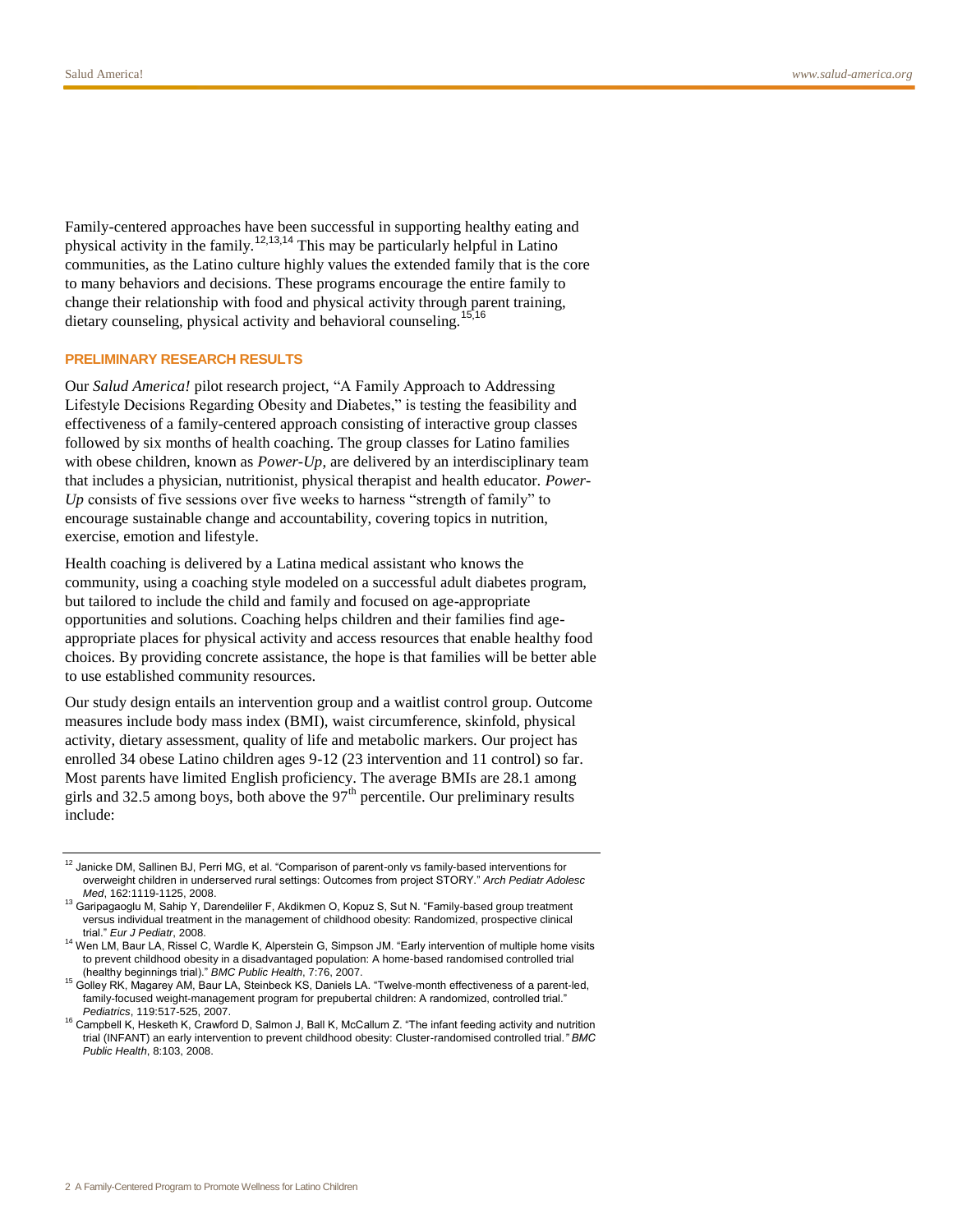- **Group classes and health coaching can be well-attended by Latinos.** Our project has a 96 percent retention rate thus far, and 70 percent of participants are attending at least 4 of 5 educational sessions and meeting with the lifestyle coach by phone or in person every 2-3 weeks. We believe this indicates a high level of program solubility, possibly because of strong cultural sensitivity and adaptability.
- **In the intervention's group classes, children and parents are assimilating nutritional knowledge.** Preliminary nutritional survey data taken before and after the group educational series show that the intervention is increasing nutritional knowledge of both the child and parent. Parent participants have an increased awareness of healthy nutritional habits for their children: replacement of whole milk with skim/non-fat milk (25% change); reduction in juice intake (25% decrease); reduction in soda intake (58.3% decrease); and increased number of home-cooked meals (16.7% increase).
- **Study participants have lower quality of life than healthy children.** The quality of life assessment,  $\text{PedsQL}^{TM}$ , is a well validated survey that measures children's physical, emotional, social, and school functioning. On average, our participants are scoring lower on both child and parent-proxy assessments than are healthy children. This illustrates the psychosocial toll obesity has on this population (see Table). Our participants and their parent-proxies are scoring similarly to pediatric cancer or diabetic patients.<sup>17,18,19</sup>
- **Our obese Latino children are at higher risk for cardiovascular disease and diabetes.** Our study's preliminary data revealed several abnormal biomarkers that indicate Latino children are at high risk for cardiovascular disease and type 2 diabetes. Nearly 57 percent of our participants had elevations in Hemoglobin  $A_{1C}$ levels (between 5.7% and 6.5%), an indication of risk for developing diabetes. Of the 23 intervention participants on whom data are currently available, two had elevated cholesterol levels, seven had decreased HDL levels and 15 had elevated triglycerides. Half our participants had elevated inflammatory markers.

<sup>17</sup> Varni JW, et al. "The PedsQL<sup>TM</sup> in Type 1 and Type 2 Diabetes: Reliability and validity of the Pediatric Quality of Life InventoryTM Generic Scales and Type 1 Diabetes Module." *Diabetes Care*, 26:631-637, 2003.

 $18$  Varni JW, et al. "The PedsQL<sup>TM</sup> in Pediatric Cancer: Reliability and Validity of the Pediatric Quality of Life InventoryTM Generic Core Scales, Multidimensional Fatigue Scale, and Cancer Module." *Cancer*, 94:2090- 2106, 2002.

<sup>19</sup> Williams J, et al. "Health Related quality of Life in Overweight and Obese Children." *Journal of the American Medical Association*, 293:70-76, 2005.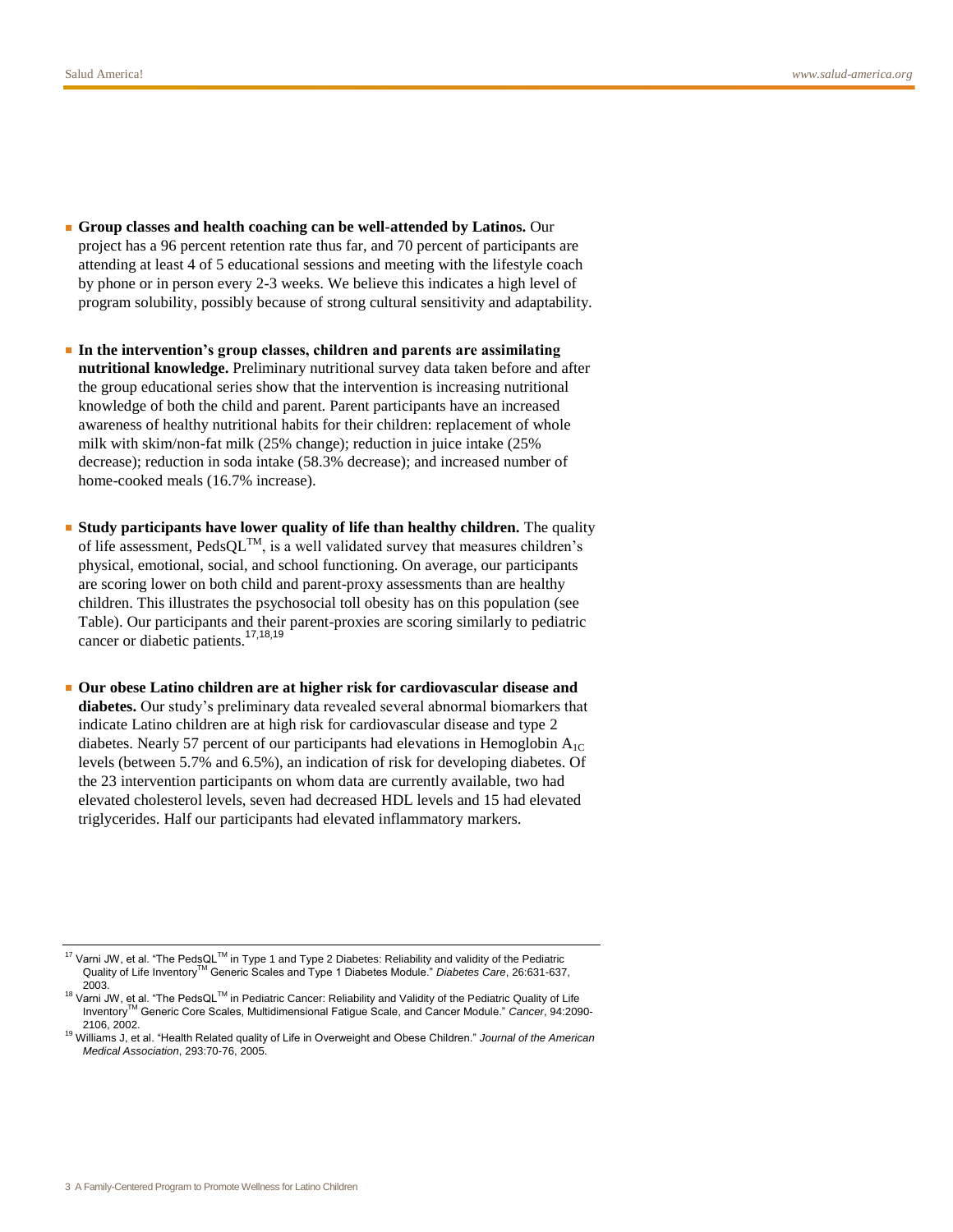

## **Conclusion and Policy Implications**

For a Latino population at high risk of obesity, heart disease and diabetes, we have developed a family-centered program that has been well-attended and increased awareness of healthy nutritional habits. Our project promises to inform health care providers and policymakers in Chelsea, Mass., a community where 75 percent of children are Latino.<sup>20</sup> The work is presently being shared with *Healthy Chelsea,* a community coalition to address obesity in Chelsea, to help leverage community action. If this family-centered approach combining group classes and health coaching is successful, it will be disseminated through the Disparities Solution Center at Massachusetts General Hospital, a key organizational player in translating disparities research into social and clinical practice. This includes third-party payers who, given recent health care reform legislation, are considering reimbursing for heath coaches and navigators. We believe that health coaches are key to addressing lifestyle diseases among Latino populations. Addressing reimbursement for these services is a

 $20$  U.S. Department of Health and Human Services. Behavioral risk factor surveillance system. Available at: [http://www.cdc.gov/brfss/.](http://www.cdc.gov/brfss/)